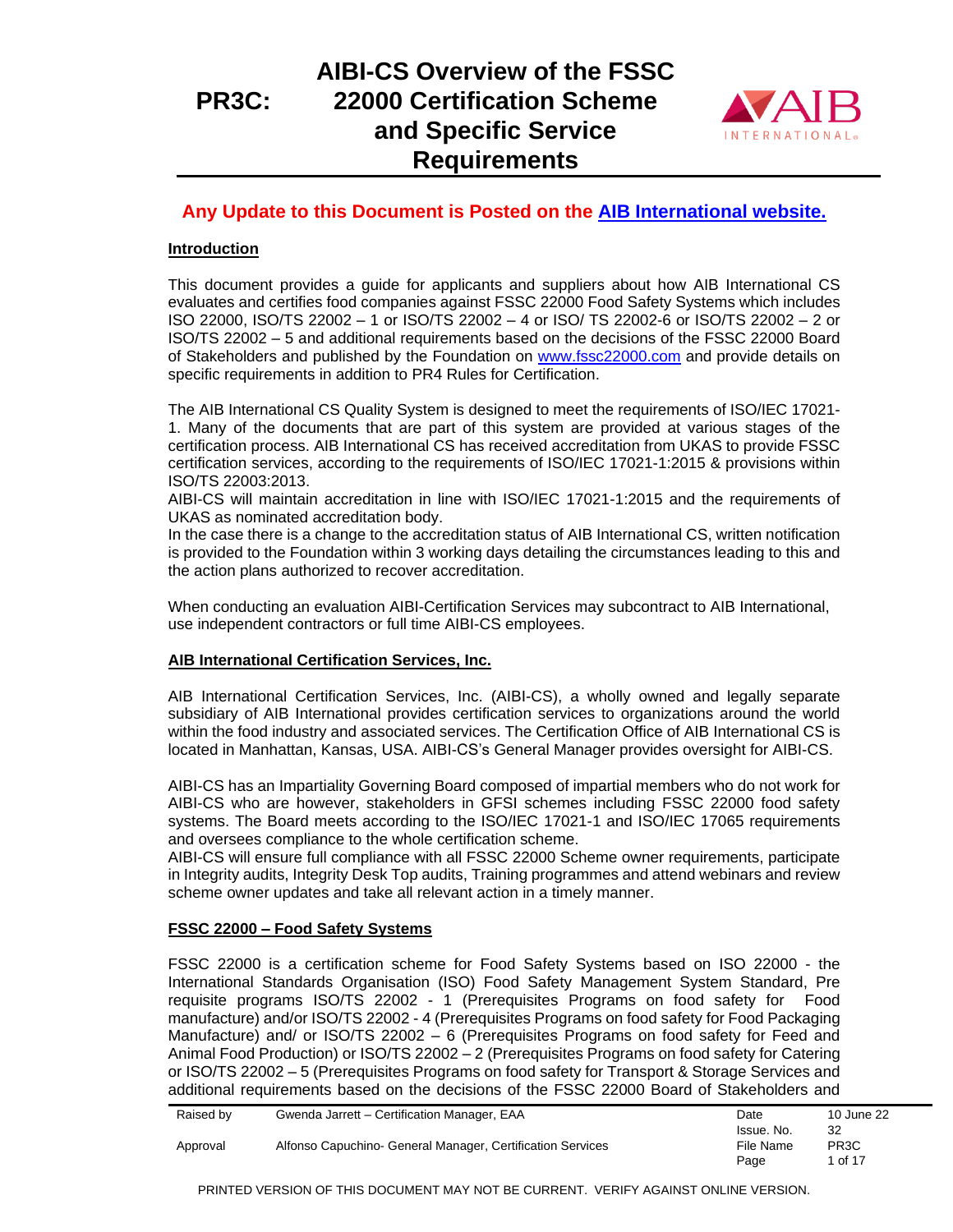

published by the Foundation on [www.fssc22000.com.](http://www.fssc22000.com/) The Board of Stakeholders (BoS) Decision list is a document which contains decisions applicable to FSSC 22000 Scheme. The decisions overrule or provide further clarification on existing Scheme rules and have to be implemented and applied within the defined transition period. The decision list is dynamic and can be adjusted by the BoS when deemed necessary.

FSSC 22000 is a certification program based on HACCP principles; designed to provide international harmonization in the field of food safety for all participants in the food supply chain. These documents combine generally recognized key elements to ensure food safety along the food chain with interactive communication; system management; control of food safety hazards through pre-requisite and HACCP plans; and continual improvement and updating of the management system. The use of the FSSC 22000 system will ensure participants have a Food Safety System acceptable worldwide that will demonstrate a company's commitment to the manufacturing of safe products.

To progress with the certification program after the initial inquiry stage, the following stages of the certification process will be followed.

#### **Application Stage**

AIBI-CS will forward a copy of the application form (REC10) with a number of other documents that will include:

- an Overview of the AIBI Certification Scheme (this document)
- the Rules for Certification and Use of the AIBI-CS Logo (PR4) that must be followed by both parties
- additional information if required

In order to progress further, the application form should be completed and returned to the AIBI-CS office. At this stage if you have any questions, please contact the office.

AIBI-CS will forward the Certification Agreement and other documents that are needed for contract purposes and to allow the evaluation and certification stages to take place. Every effort will be made by AIBI-CS to carry out the audit on the date(s) requested by the client. In the case of a surveillance audit, similar documentation will be sent to make sure that the exact scope or any other changes are known in advance. An audit plan for all types of audit will be forwarded to client in advance of the agreed audit date.

#### **Contract Aspects of the Certification Scheme**

The signed documents (Application and Certification Agreement) form the basis of the contract. Terms and conditions and specific scheme requirements are detailed later in this document.

#### **Pre-assessment**

A pre-assessment evaluation can be carried out if the applicant is not sure if they will meet all the aspects of the certification standard. A pre-assessment is not mandatory to achieve FSSC certification. This involves an audit against the agreed scope and a report detailing possible nonconformances that are found.

|          | Raised by | Gwenda Jarrett - Certification Manager, EAA                | Date       | 10 June 22        |
|----------|-----------|------------------------------------------------------------|------------|-------------------|
|          |           |                                                            | Issue. No. | 32                |
| Approval |           | Alfonso Capuchino- General Manager, Certification Services | File Name  | PR <sub>3</sub> C |
|          |           |                                                            | Page       | 2 of 17           |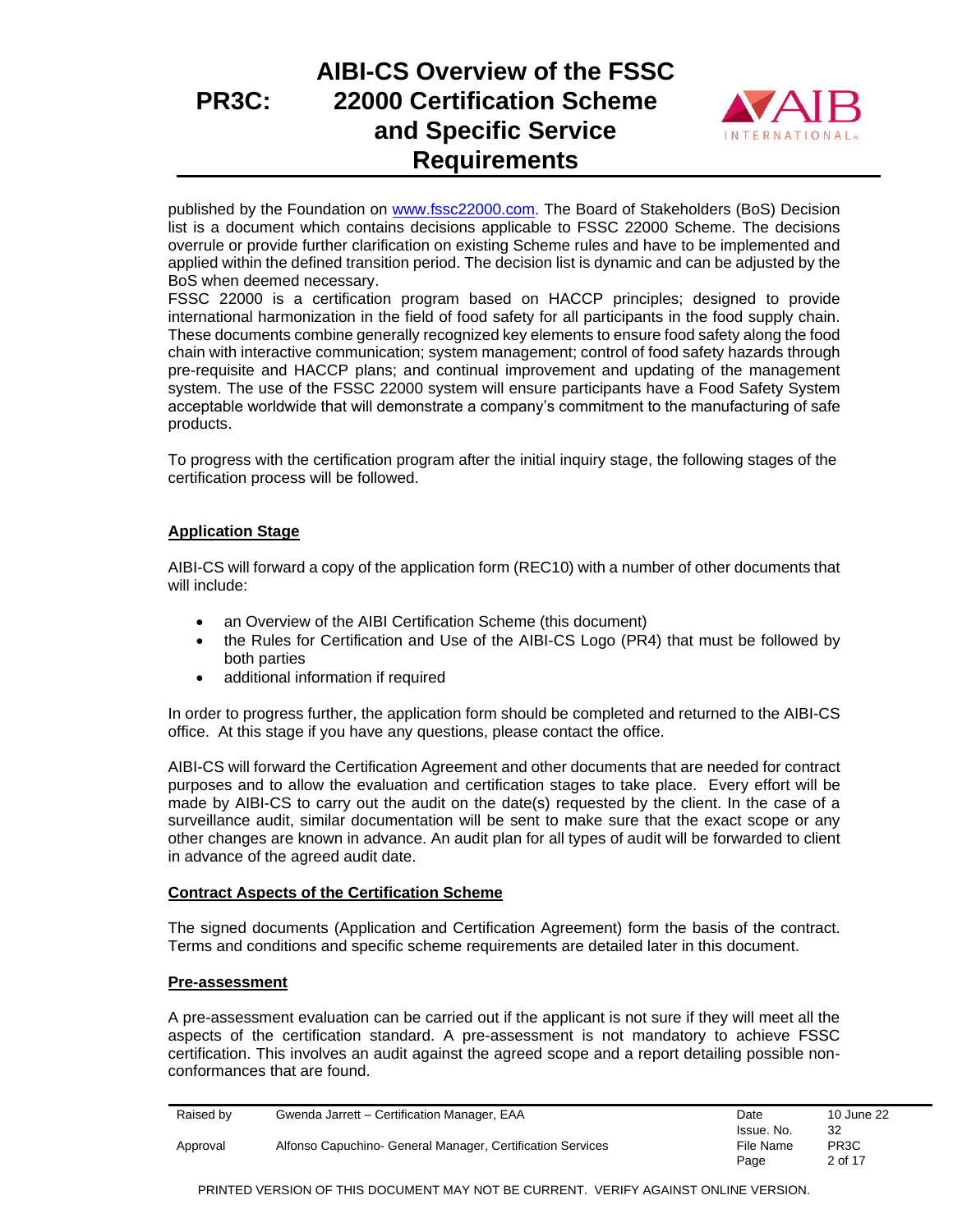## **PR3C: AIBI-CS Overview of the FSSC 22000 Certification Scheme and Specific Service Requirements**



#### **Audit and Certification Stage**

Once all the final application stage documentation has been received by AIBI-CS, an auditor will carry out the evaluation in the agreed time scale, on the agreed date(s) and in a mutually agreed language. Guidance on the time scale will be provided for each site. AIBI-CS will operate discretely in the case of emergencies (e.g. fire, major catastrophic event, another on-going audit).

Certification is open to all companies' food manufacturing or related products or services. Applicants who wish to become certified are required to fill in the appropriate application forms giving full details of all locations and types of operations.

FSSC does not allow the application of multi-site certification for food chain categories C, D & I, as described in ISO/TS 22003 and ISO/IEC 17021-1. Each location requires a separate audit, report and certificate, and will be entered separately on the FSSC database. FSSC does offer exceptions for two main categories of organizations that have multiple locations and want to apply for certification. The two exception categories are:

- Organizations where some functions pertinent to the certification are controlled by a head office separate to the manufacturing location(s). In this case the head office does not receive a standalone certificate. The Head Office audit shall be carried out prior to the site audits and the subsequent audits at the site(s) shall include a confirmation that the requirements set out by the head office are appropriately incorporated into site specific documents and implemented in practice. All individual sites will be audited within a timeframe of 12 months from the audit of the Head Office.
- Organizations where a single manufacturing process is split between different sites that are part of the same legal entity, operate under the same FSMS and are the sole receiver/ customer of each other. Storage facilities at another location shall also be included in the same audit provided they meet the requirements set above. The scope statement shall show the audited locations with activities per location. The audit report shall include all relevant requirements at all locations and allow audit findings to be identified as site specific.

For new applicants, the first stage referred to as **Stage 1,** is conducted to assess the preparedness of the client for the audit. Any areas of concern that could be classified as a nonconformity shall be resolved before the Stage 2 audit**.** At this stage the following shall be reviewed:

- Identification of PRPs as defined in ISO/TS 22002-1 / ISO/TS 22002–4 / ISO/TS 22002-6 and how appropriate they are to the business
- Processes and methods for identification and assessment of the organizations food safety hazards and subsequent selection and categorization of control measures
- Food safety legislation is in place for relevant sector of the organization
- Food Safety Management System [FSMS] designed to achieve food safety policy
- FSMS implementation program justifies proceeding to the audit (stage 2)
- Validation, verification and improvement programs conform to the requirements of the FSSC 22000 (ISO 22000 + ISO/ TS 22002 – 1 or ISO/TS 22002 – 4 or ISO/TS 22002 - 6) system.
- FSMS documents and arrangements are in place to communicate internally and with relevant suppliers, customers and interested parties

| Raised by | Gwenda Jarrett - Certification Manager, EAA                | Date              | 10 June 22                   |
|-----------|------------------------------------------------------------|-------------------|------------------------------|
|           |                                                            | Issue. No.        | 32                           |
| Approval  | Alfonso Capuchino- General Manager, Certification Services | File Name<br>Page | PR <sub>3</sub> C<br>3 of 17 |
|           |                                                            |                   |                              |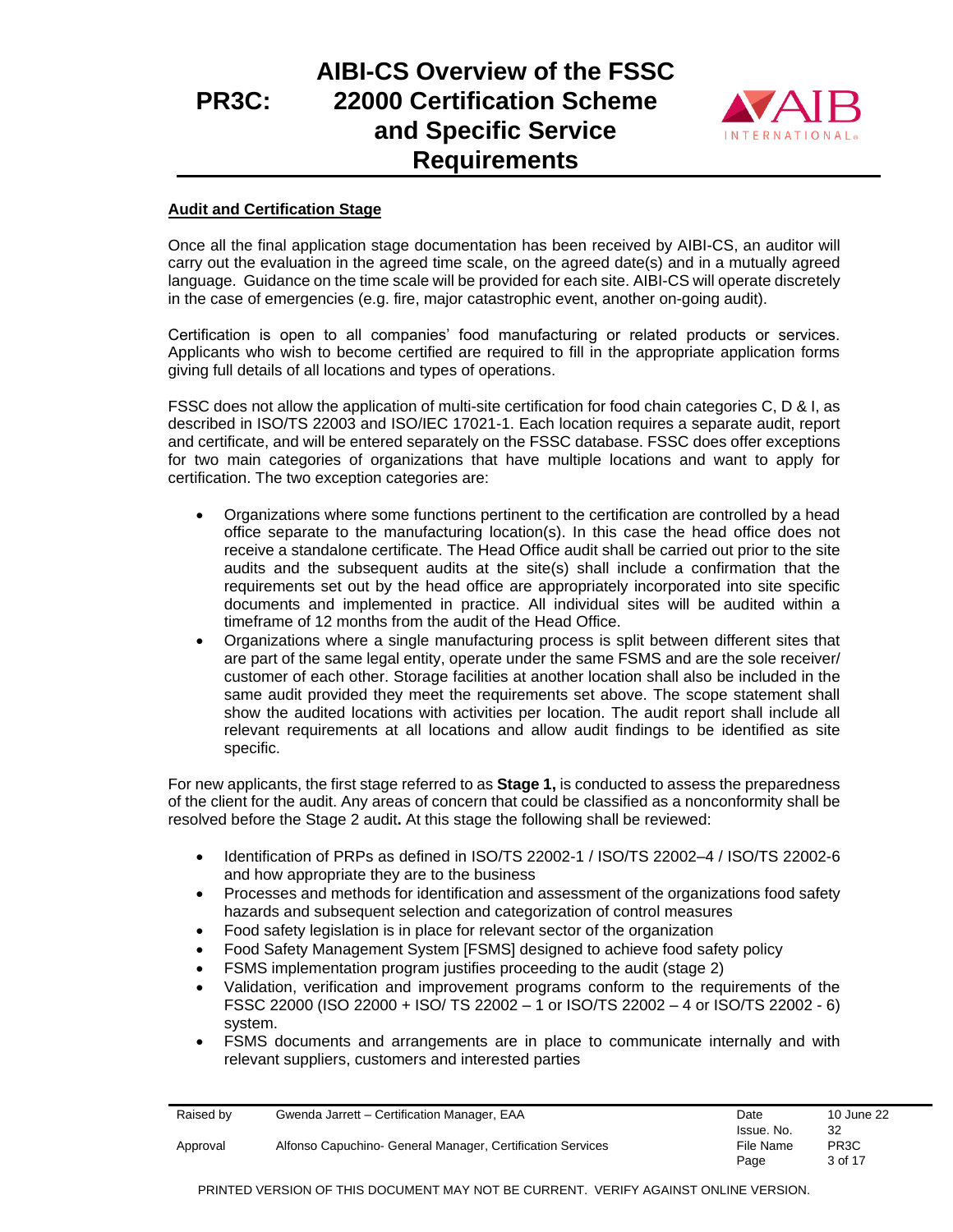# **AIBI-CS Overview of the FSSC 22000 Certification Scheme and Specific Service Requirements**



Once the client considers their system is in compliance, the next step referred as **Stage 2,** is scheduled within 6 months of the Stage 1, otherwise a further desk top review will be required. The scope of the Stage 2 is to evaluate the implementation and effectiveness of the food safety system. The initial certification audit (stage1 and stage2) cannot be performed unannounced.

Clients can combine the Stage 1 and 2, but Stage 2 is only allowed to be conducted when 1) nonconformities from Stage 1 have been properly addressed and implemented and 2) System implementation allow an evaluation of the systematic implementation of the standard's clauses. When the auditor finds the facility is not prepared for Stage 2**,** the audit can be stopped and the facility will be held accountable for all charges and will have to schedule dates for a revisit to complete the certification audit.

The Stage 2 audit will cover all aspects and interactions of ISO 22000, Applicable Prerequisite Programs (Good Manufacturing Practices) and FSSC Additional requirements described in FSSC22000 Part2 and the Decision List of the Board of Stakeholders: Requirements for certification, version 5.1 November 2020 published by the Foundation o[n www.fssc22000.com.](http://www.fssc22000.com/)This audit also includes a review of:

- Monitoring, measuring, reporting and reviewing objectives of the FSMS
- The FSMS and performance with regards legal compliance
- Operational control of processes
- Internal auditing and management review
- Management responsibility for food safety policy

A certificate is granted if all nonconformities are resolved as follows:

- Critical Certificate is immediately suspended within 3 working days for a maximum period of 6 months. The client shall provide AIBI-CS with objective evidence of investigation into causative factors, exposed risks and proposed CAP within 14 calendar days after the audit. A follow up audit of a minimum one day onsite duration shall be conducted between 6 weeks to 6 months' time frame to verify closure of the Critical NC and effective implementation of the corrective actions. The certificate shall be withdrawn when the Critical is not effectively solved within the 6-month time line. For Certification audits, a full certification audit shall be repeated.
- Majors Client shall provide objective evidences of the investigation into the causal factors and exposed risks and a proposed corrective action plan within 14days from the last audit date. The Major NC shall be fully closed out within further 14days by implementing the agreed corrective action plan. A follow up audit can be conducted to verify implementation of the corrective action and closure of the Major. A desktop review will suffice in case documentary evidences support the closure of the Major. A Critical NC is raised in the case of non-completion of the approved corrective action plan and current certificate suspended.
- Minors The client shall provide AIBI-CS with objective evidence of the correction, evidence of an investigation into causative factors, exposed risks and a proposed corrective action plan. AIBI-CS approval shall be completed within 28days from the last audit date. Exceeding the timeframe of 28days shall result in certificate suspension. Corrective actions shall be completed within 12 months after the audit. Implementation of the corrective action plan shall be reviewed at the latest at the next scheduled on-site audit. A Major NC on management responsibility and allocation of resources is raised in the event of non-completion of the approved action plan at the next scheduled on-site audit.

| Raised by | Gwenda Jarrett - Certification Manager, EAA                | Date       | 10 June 22        |
|-----------|------------------------------------------------------------|------------|-------------------|
|           |                                                            | Issue. No. | 32                |
| Approval  | Alfonso Capuchino- General Manager, Certification Services | File Name  | PR <sub>3</sub> C |
|           |                                                            | Page       | 4 of 17           |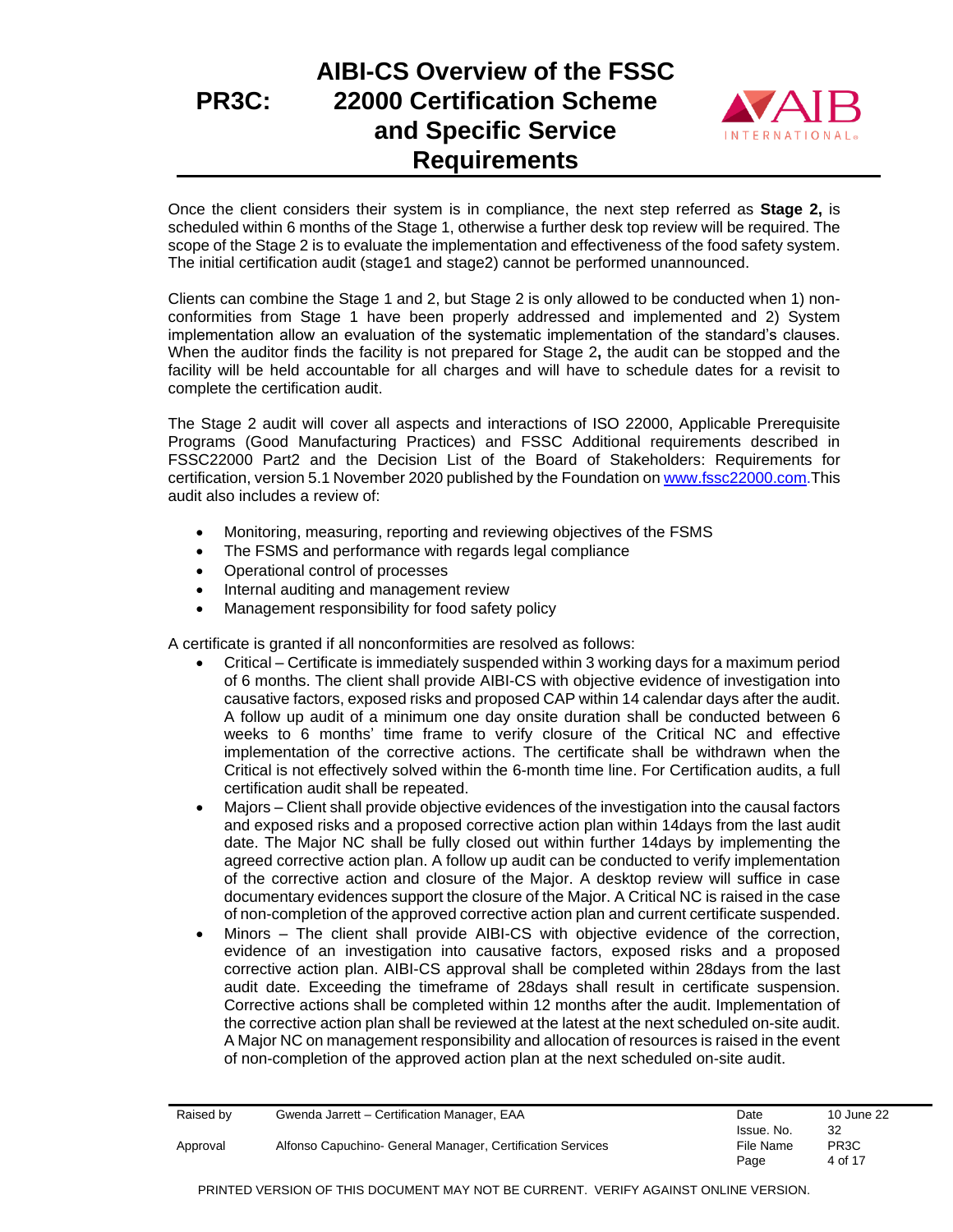# **AIBI-CS Overview of the FSSC 22000 Certification Scheme and Specific Service Requirements**



For all audit types, the required data and documentation, shall be entered in the FSSC portal at least 28 calendar days after the certification decision is concluded and with a maximum of 2 months after the last day of the audit. Information on the certified status of the client will be displayed on the FSSC22000 website and in the Portal. The mandatory data in the portal shall be entered in English

Certificates may only be granted or withdrawn by AIBI-CS and will be awarded to clients that conform to the relevant Standard. This award will also be subject to clients complying with certification rules that will be periodically updated and reviewed as necessary. The certificate and reports remain the property of AIBI-CS. Certification is conditional on initial audit, routine surveillance audits and any other situation or audits that verify continual conformance with Scheme requirements and the 3 years cycle shall be respected at all times.

AIBI-CS may carry out extra partial or total audits at a short notice to investigate complaints, in response to changes within the certified client, or as a follow up on suspended clients. The certification body will describe and make known in advance to the certified client the conditions under which the short notice audits are to be conducted. The cost of these additional audits shall be covered in full by the client. Additional care will be exercised in the selection and assignment of the audit team.

Transition audits are allowed from Dutch HACCP, ISO22000 and GFSI recognised schemes with equivalent scopes. For FSSC22000-Quality, transition audits are allowed for clients holding a valid ISO2200, FSSC22000 and a valid ISO9001 certificate. Transition audits consist the start of a new certification cycle and as such a stage 2 audit is required, where conduct of a stage 1 audit is at the discretion of AIBI-CS. The FSSC2200 or FSSC22000-Quality certificate issued will have a validity of 3 years, from the date of initial certification decision, with subsequent 3 year cycles.

### **Certification Status**

Certification is valid for 3 years after the date of the initial certification decision; the 3 years certification cycle shall always be respected. In the intermediate period, surveillance audits are carried out. Surveillance audits will be conducted annually. Each surveillance audit will cover all scheme requirements, ISO 22000, relevant PRP documents and FSSC 22000 plus use of marks and references to certification. At each audit, all groups of products covered by the scope of certification need to be observed by the auditor. A plan will be drawn up confirming all areas will be covered during each surveillance audit. Surveillance audits will also include assessment of:

- Internal audits and management review
- Actions taken on non-conformances raised at the previous audit
- Treatment of complaints
- Effectiveness of the FSMS with regard to achieving the Food Safety Policy
- Progress of planned activities aimed at continual improvement
- Continuing operational control and implementation of PRPs and HACCP
- Review of any changes
- Use of marks and/or any other reference to certification

| Raised by | Gwenda Jarrett - Certification Manager, EAA                | Date       | 10 June 22        |
|-----------|------------------------------------------------------------|------------|-------------------|
|           |                                                            | Issue. No. | 32                |
| Approval  | Alfonso Capuchino- General Manager, Certification Services | File Name  | PR <sub>3</sub> C |
|           |                                                            | Page       | 5 of 17           |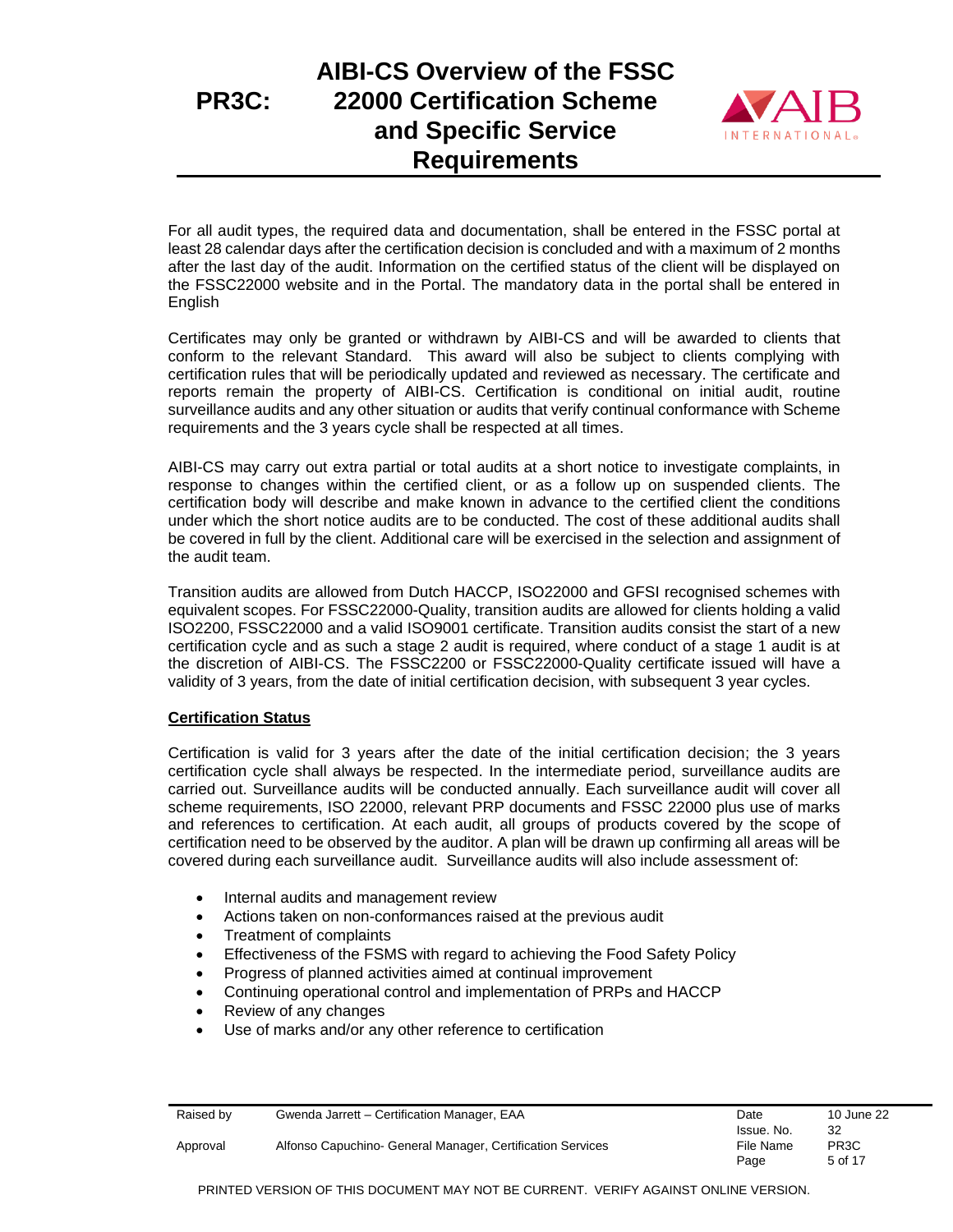# **AIBI-CS Overview of the FSSC 22000 Certification Scheme and Specific Service Requirements**



Maintaining certification is dependent on successful annual surveillance audits and on a full recertification audit prior to the end of the 3-year's period to ensure certificate is granted prior to the expiry date of the current one.

Surveillance activities include at least one unannounced audit in the 3-year's certification cycle. The certified client can voluntary choose to replace all surveillance audits by unannounced annual surveillance audits. Where there are legitimate business reasons, blackout days may be agreed in advance to avoid periods of extreme inconvenience during which the client would find it difficult to participate fully and/ or there is no production.

AIBI-CS sets the date of the unannounced audit typically between 8-12 months after the previous audit, but respecting recertification planning. The consequence of this may be that the audit is not conducted annually. The site shall not be notified in advance by AIBI-CS, of the date of the unannounced audit. AIBI-CS decides which of the scheduled surveillance audits shall be chosen for the unannounced audit. In the event that the certified client refuses to participate in the unannounced audit, the certificate shall be suspended immediately, and AIBI-CS shall withdraw the certificate, if the unannounced audit is not conducted within a six-month timeframe. If access is denied to the auditor the client will be liable for all costs. Head offices controlling certain functions pertinent to certification are not audited during the unannounced audit. Where head office activities are part of the site audit, they will be unannounced. Secondary sites and off-site storage, warehousing and distribution facilities will be audited during the unannounced audit. The unannounced audit takes place during normal operational working hours including night shifts when required. If not all Scheme requirements can be audited, an announced follow up audit shall be scheduled within 4 weeks.

The purpose of the recertification audit is to confirm the continued conformity and effectiveness of the food safety system as a whole. The fulfilment of all requirements is evaluated. The audit also includes a review of the system over the whole period of certification, including previous surveillance audit reports. AIBI-CS determines if another 3-year certification can be awarded on the basis of the recertification audit, the review of the system over the whole period and complaints received from users of the certification. If there have been significant changes in the system, a new Stage 1 may be required. The certified organization can voluntary choose to conduct unannounced the recertification audit.

#### **Unannounced audits**

(As documented in Version 5.1 Upgrade Process Dated 23 Feb 2021 version 2.0) **[https://www.fssc22000.com/wp-content/uploads/2021/02/Version-5.1-Upgrade-](https://www.fssc22000.com/wp-content/uploads/2021/02/Version-5.1-Upgrade-Process_Feb-2021.pdf)[Process\\_Feb-2021.pdf](https://www.fssc22000.com/wp-content/uploads/2021/02/Version-5.1-Upgrade-Process_Feb-2021.pdf)**

During the upgrade process to FSSC 22000 v 5.1 unannounced audits may be conducted where needed in order to meet the 3yearly audit requirements.

As an exception during the COVID-19 pandemic, it is allowed to contact the certified organisation 48 hours in advance of the unannounced audit. The unannounced audit may then be conducted as an on-site audit, by utilising the ICT audit approach or as a full remote audit. In the case of a full remote audit, the ICT needs to be tested during the 48-hour window and prior to starting the audit. The full remote option needs to be agreed with the organisation and remains subject to the remainder of the requirements as set out in the Full Remote Addendum. [https://www.fssc22000.com/wp-content/uploads/2020/10/20.1005-FSSC-Full-Remote-Audit-](https://www.fssc22000.com/wp-content/uploads/2020/10/20.1005-FSSC-Full-Remote-Audit-Addendum-v1-October-2020.pdf)[Addendum-v1-October-2020.pdf](https://www.fssc22000.com/wp-content/uploads/2020/10/20.1005-FSSC-Full-Remote-Audit-Addendum-v1-October-2020.pdf)

|          | Raised by | Gwenda Jarrett - Certification Manager, EAA                | Date       | 10 June 22        |
|----------|-----------|------------------------------------------------------------|------------|-------------------|
|          |           |                                                            | Issue. No. | 32                |
| Approval |           | Alfonso Capuchino- General Manager, Certification Services | File Name  | PR <sub>3</sub> C |
|          |           |                                                            | Page       | 6 of 17           |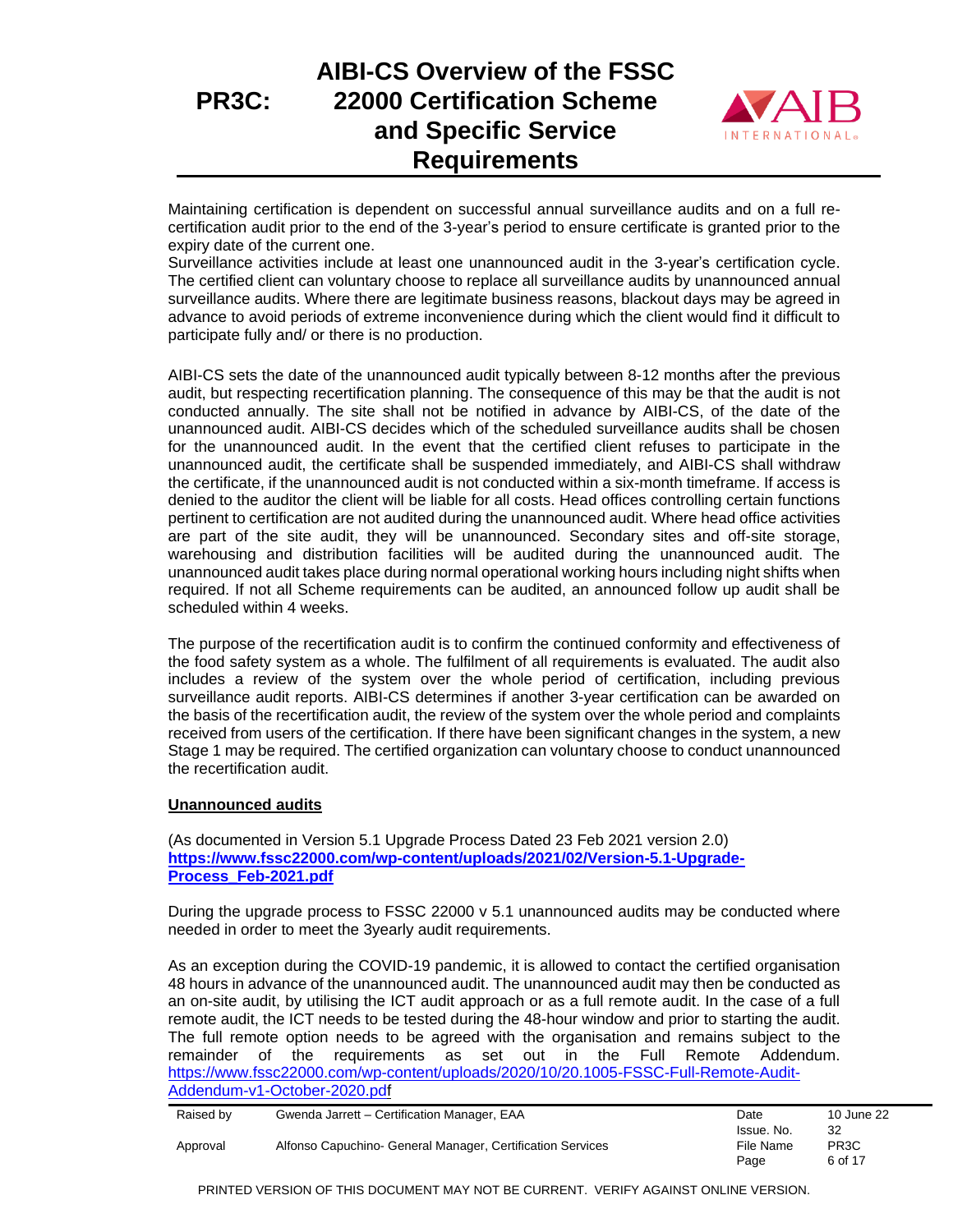## **PR3C: AIBI-CS Overview of the FSSC 22000 Certification Scheme and Specific Service Requirements**



In the case where the unannounced surveillance audit is due in 2021 but cannot be conducted unannounced as a direct result of COVID-19, the unannounced audit may be replaced by an announced audit if agreed with the certified organisation. Justification for not conducting the planned unannounced audit shall be recorded in the audit report.

The subsequent audit in 2022 shall then be conducted una n nouned, the audit programme adjusted accordingly and applicable to all types of audits (surveillance or recertification).

#### **FSSC audits using ICT (Information and Communication Technology)**

FSSC 22000 audits as a split process utilizing ICT is a voluntary approach and shall be mutually agreed between AIB International and the certified organization prior to the audit. The ICT audit approach consists of 2 main steps:

1) Remote audit consisting of a document review and interviews with key personnel using ICT. The focus of the remote audit will be on the ISO 22000 components of the Scheme and include as a minimum document/procedure reviews, HACCP plans and key changes since the last audit (where applicable), Product recalls and significant complaints, Status with regard to FSMS objectives and key process performance, management review and internal audits

2) On-site audit focusing on the implementation and verification of the FSMS (including HACCP), PRPs, the physical inspection of the production process and any remaining requirements not covered during the remote audit.

All the requirements of the Scheme shall be covered between the remote audit and the onsite audit and be clearly reflected in the audit plans, audit program and the final audit report.

During the remote audit, assessment activities are performed from a location other than the physical location of the audited organisation. The on-site audit, assessment activities are performed at the physical location of the audited organisation.

In the first instance, AIB International shall conduct an assessment to determine, in conjunction with the certified organization, whether the ICT audit approach is a viable option. This assessment shall be conducted and documented for each audit involving all members of the audit team and the audited organization representative.

The following shall be considered when conducting the assessment:

a) Maturity of the certified organization's FSMS and performance history;

b) Whether the certified organization permits and accommodates remote audit activity (i.e. availability of records in electronic format or document reader) including data protection and security measures;

c) The ICT tools to be utilized;

d) Whether the certified organization has the ability to provide a representative capable of communicating in the same language as the auditor.

e) Whether the CB and the certified organization have the capability and ability to conduct the remote audit in the chosen medium/forum of the remote audit.

f) Impact on audit duration and audit planning e.g. where more time might be required due to the use of ICT.

| Raised by | Gwenda Jarrett - Certification Manager, EAA                | Date                    | 10 June 22              |
|-----------|------------------------------------------------------------|-------------------------|-------------------------|
| Approval  | Alfonso Capuchino- General Manager, Certification Services | Issue. No.<br>File Name | 32<br>PR <sub>3</sub> C |
|           |                                                            | Page                    | 7 of 17                 |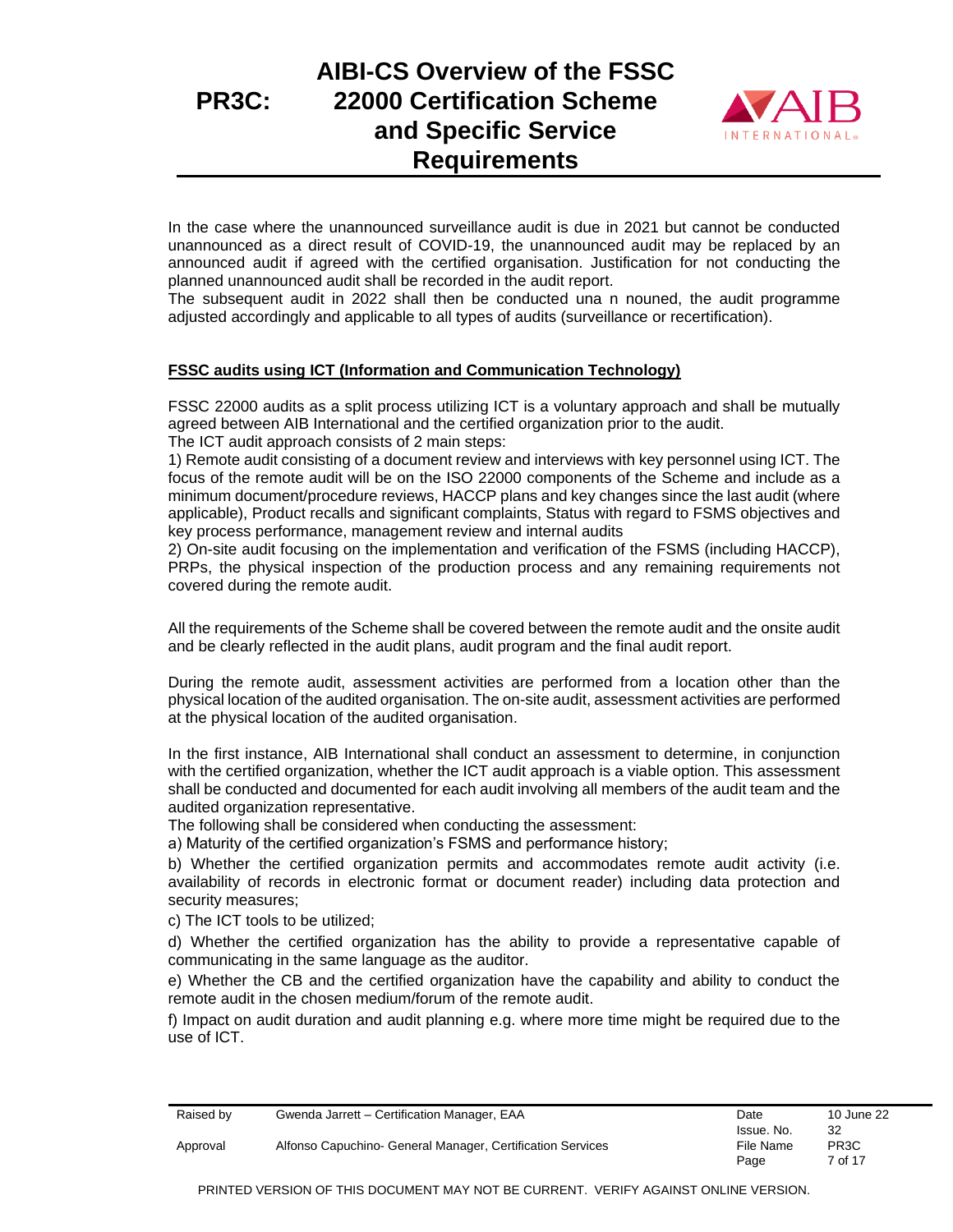

If the ICT audit approach is deemed to be a viable option, ICT means to be used shall be tested with the certified organization before the planned remote audit to confirm that the ICT is appropriate, suitable and effective. Feasibility also depends on the online connection quality. A weak bandwidth or limited hardware capability may slow the process to the point of inefficiency.

The requirements of IAF MD4 shall be followed. This mandatory document defines the rules that AIB International shall follow to ensure that ICT is used to optimize the efficiency and effectiveness of the audit/assessment, while supporting and maintaining the integrity of the audit process.

To prepare for the use of ICT, all certification, legal and customer requirements related to confidentiality, security and data protection should be identified and actions taken to ensure their effective implementation. This implies that both the auditor and the auditee agree to the use of ICT and with the measures taken to fulfil these requirements.

Both the remote audit and the onsite audit shall be conducted by an FSSC 22000 qualified auditor for the sub-category. The V5 onsite audit shall be conducted by the same FSSC 22000 approved auditor who conducted the remote audit to ensure continuity. In exceptional cases, a different auditor may be used by implementing a proper handover process.

The remote audit will typically be 1 day and the onsite verification audit the remainder of the total duration of the regular annual audit. The onsite audit cannot be less than 1 day and shall at least be 50% of the total audit duration. The total audit duration based on the calculation in Part 3 of the Scheme rules shall be met between the remote audit and the onsite audit. Where rounding is applied, durations shall be rounded upwards to the nearest half day taking into account that additional time might be required to conduct the remote audit.

When compiling the audit plan for the remote audit, consideration should be given to appropriate durations and allow for more frequent breaks to enhance attention and reduce eye-strain. These breaks cannot be counted towards audit time. If time is consumed on issues such as network downtime, unexpected interruptions or delays, accessibility problems or other ICT challenges, this time shall not be counted as audit time. Provisions for ensuring audit time must be established.

The maximum timeline between the remote audit and the on-site audit shall not exceed 30 calendar days. In the case of serious events, the timeline may be extended to a maximum of 90 calendar days, based on a clear and documented concession process and risk assessment AIB International, that will be uploaded to the portal as part of the audit documentation.

In all instances where ICT utilized is not functioning properly or preventing/hampering a robust audit, the audit shall be aborted, and suitable follow-up actions determined.

The ICT audit approach may be applied in the case of the regular, annual FSSC 22000 audits (surveillance and recertification audits) as part of the routine certification. It can also be applied to Stage 1 audits as described below and Head Office audits where the corporate functions are controlled separately.

In the year where an unannounced audit is due, the ICT audit approach may be used. The prerequisite would be that the onsite part of the audit shall be conducted first, followed directly by the remote audit with a maximum period of 48 hours between the two audit components.

The full Stage 1 audit may be conducted off-site with the use of ICT. The objectives of the Stage 1 audit shall be met and to this end, ICT (i.e. live video) shall be included to also observe the work environment and facilities. The Stage 1 audit report shall reference that the audit was completed remotely, which ICT tools were used and the objectives achieved. The Stage 2 audit shall be conducted as a full onsite audit within 6 months of the Stage 1 or the Stage 1 shall be repeated. It is not permitted to use the ICT audit approach for the Stage 2 audit.

| Raised by | Gwenda Jarrett - Certification Manager, EAA                | Date       | 10 June 22        |
|-----------|------------------------------------------------------------|------------|-------------------|
|           |                                                            | Issue. No. | 32                |
| Approval  | Alfonso Capuchino- General Manager, Certification Services | File Name  | PR <sub>3</sub> C |
|           |                                                            | Page       | 8 of 17           |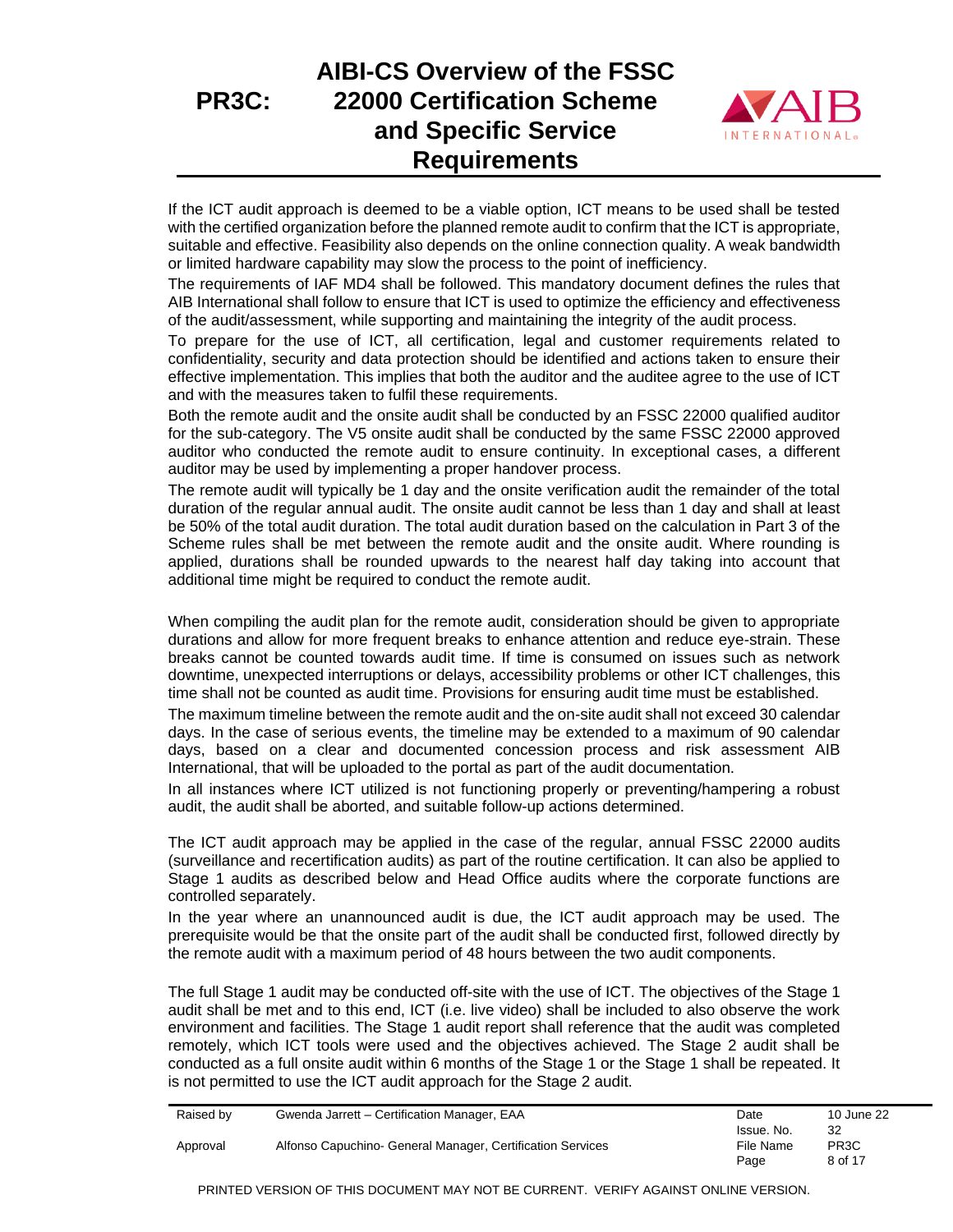# **AIBI-CS Overview of the FSSC 22000 Certification Scheme and Specific Service Requirements**



Annual surveillance audits may be conducted using the ICT audit approach and both the remote and the onsite audit shall be completed within the calendar year. Where the ICT audit approach is applied to the first surveillance audit following an initial certification, the process shall be planned to ensure that the onsite component of the audit takes place before or not later than 12 months after the date of certification decision for the initial audit. Where the timelines as referenced above are exceeded, the full surveillance audit shall be conducted onsite and in line with the audit schedule or the certificate shall be suspended.

The re-certification audit may be conducted using the ICT audit approach. The remote audit combined with the onsite audit constitutes a complete re-certification audit and both processes shall to be completed prior to the expiry of the existing certificate.

Any nonconformities identified as part of the remote audit shall be addressed in line with the Scheme requirements including grading and timelines and be verified as part of the onsite audit. In the case of a critical nonconformity, the certificate shall be suspended and a full new onsite audit will be required to lift the suspension within 6 months. Where nonconformities are raised, a copy of the nonconformity report shall be left with the certified organization at the end of the remote audit.

Any nonconformities identified at the remote audit, shall be verified during the onsite audit and could be signed off at the onsite audit if not already closed out. As the audit process is not closed yet, AIB International may upgrade an NC raised at the remote audit to a higher level i.e. a major, should more evidence be found to support it or if a systemic issue is identified. Any nonconformities identified during the onsite audit shall follow the existing requirements of the scheme.

ICT tools may be used to close out minor and/or major nonconformities, depending on the nature of the nonconformity and the reliability of the ICT. Critical nonconformities require an onsite followup audit in all instances. Any nonconformities raised at either the remote or the onsite audit, shall be recorded on the NC record with the timeline for addressing nonconformities starting from the last day of the remote and the onsite audit respectively.

Following the remote audit, an interim audit report shall be compiled with summaries and objective evidence of the clauses audited during the remote audit as well as indicating the extent to which the ICT was used and the objectives achieved. The interim audit report is for AIB International use and not intended to be supplied to the certified organization, except for Stage 1 reports and Head Office reports where the corporate functions are controlled separately.

Following the onsite audit, the interim audit report shall be updated to produce the full certification audit report. The latter shall include all summarized information, findings and nonconformity details of the remote audit and onsite audit that covers all the Scheme requirements.

The full audit pack, consisting of the remote audit documentation and the onsite audit documentation shall be uploaded to the Portal within 2 months of the last day of the onsite audit.

The certification audit is only concluded once both the remote audit and the onsite audit have been successfully completed. Following completion of the full audit (step 1 & 2) and a positive certification decision, the audit process is complete and where applicable a new certificate may be issued.

### **FSSC audits Fully Remote**

The FSSC 22000 full remote option is an accredited, non-GFSI recognized, voluntary option that can only be utilized where access to the premises of the certified organization is not possible as a direct result of a serious event (refer Appendix 1 of the Scheme), supported by a risk assessment. Mutual agreement between AIB and the certified organization is required prior to conducting the full remote audit.

| Raised by | Gwenda Jarrett - Certification Manager, EAA                | Date       | 10 June 22        |
|-----------|------------------------------------------------------------|------------|-------------------|
|           |                                                            | Issue. No. | 32                |
| Approval  | Alfonso Capuchino- General Manager, Certification Services | File Name  | PR <sub>3</sub> C |
|           |                                                            | Page       | 9 of 17           |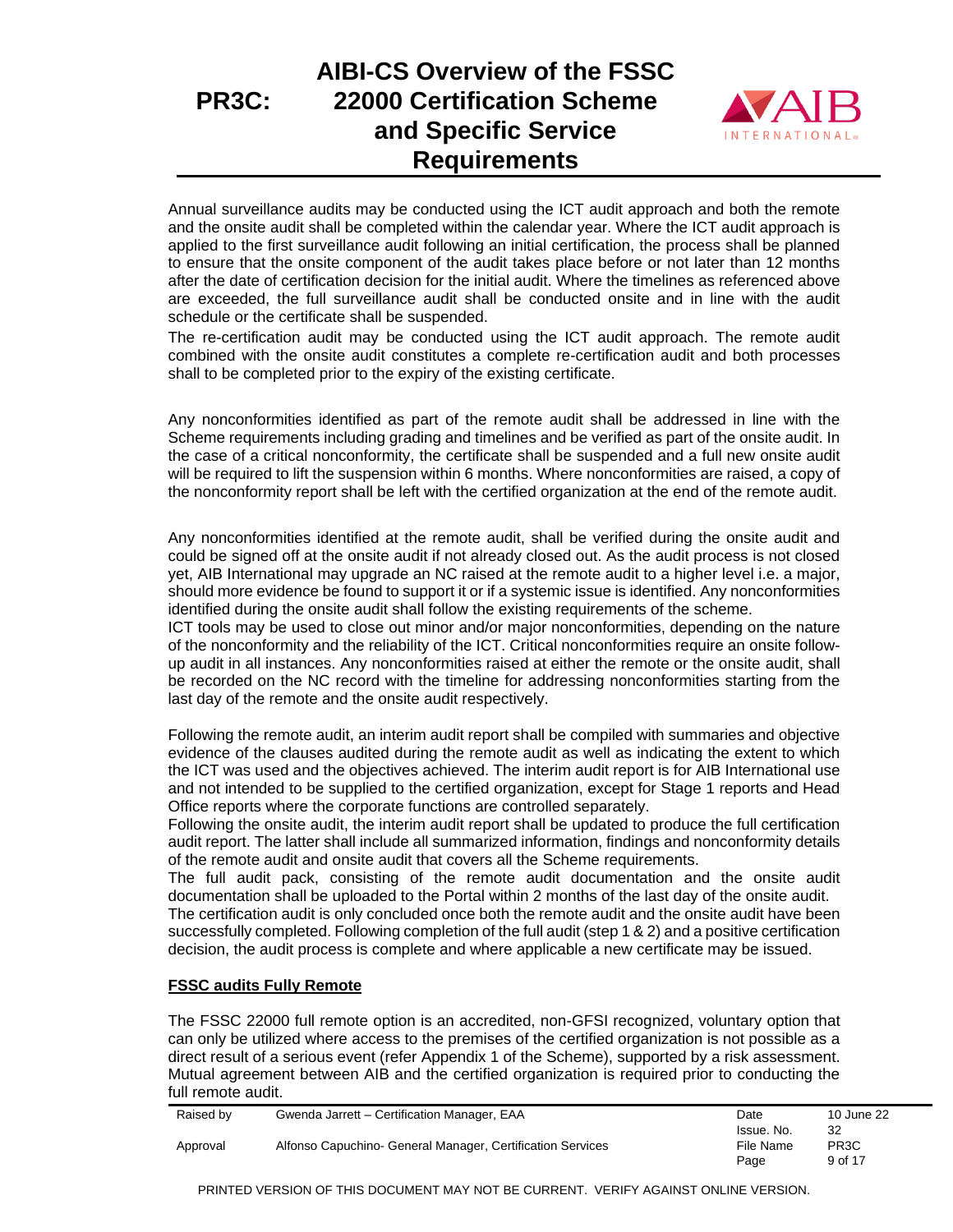

A full remote audit is defined as an audit that takes place entirely at a location other than that of the certified organization through the use of ICT. The IAF Mandatory Document (MD) 4 for the Use of Information and Communication Technology (ICT) for Auditing/Assessment Purposes (latest version) is used by AIB as a normative document.

AIB will conduct an assessment to evaluate the risk of continued certification and review the planned audits when on-site auditing is not possible. A full remote audit may now also be considered as an option when planning the audits and where this audit methodology is supported by the feasibility and risk assessments.

In the first instance, AIB will conduct a risk assessment to determine the impact of the serious event on the current certification status of the certified organization as set out in Part 3 of the Scheme, clause 5.10. The elements of section 3 in IAF Information Document (ID) 3 Management of Extraordinary Events or Circumstances Affecting ABs, CABs and Certified Organizations, will be considered. The full remote audit option can only be utilized when the risk of maintaining certification is determined as being low.

Secondly, AIB will conduct a feasibility assessment to determine, in conjunction with the certified organization, whether a full remote audit is a viable option and to determine if the full audit objectives can be achieved through the use of ICT.

The following will be considered when conducting the feasibility assessment:

a) Maturity of the certified organization's FSMS and performance history;

b) Whether the certified organization permits and can accommodate remote auditing (i.e. availability of records in electronic format or document reader) including specific data protection and security measures;

c) The ICT tools to be utilized;

d) Whether the certified organization and/or AIB have the ability to provide representative/s capable of communicating in the same language.

e) Whether AIB and the certified organization have the capability and ability to conduct the remote audit in the chosen medium/forum of the remote audit covering all parts of the audit, including the production audit.

f) Impact on audit duration and audit planning e.g. where more time might be required due to the use of ICT.

For a full remote audit to be conducted, the site needs to be operational with production taking place. In the event that the site has closed and/or no production is taking place, the full remote audit option cannot be applied.

AIB has set criteria for assessing and approving the full remote audit process.

If the full remote audit is deemed to be a viable option, ICT means to be used will be tested with the certified organization before the planned remote audit to confirm that the ICT is appropriate, suitable and effective. Feasibility also depends on the online connection quality.

Suitable support and training is provided on the use of ICT to the auditor and any other members of the audit team, prior to the remote audit. Records of these trainings are kept by AIB.

Use of remote technology ensures that adequate controls are in place to ensure a true representation of the site and a robust audit.

The requirements of IAF MD4 will be followed. This mandatory document defines the rules that AIB and its auditors follow to ensure that ICT is used to optimize the efficiency and effectiveness of the audit/assessment, while supporting and maintaining the integrity of the audit process.

AIB has include the requirements of IAF MD4 in its procedures for the use of ICT and personnel competence.

| Raised by | Gwenda Jarrett - Certification Manager, EAA                | Date       | 10 June 22        |
|-----------|------------------------------------------------------------|------------|-------------------|
|           |                                                            | Issue. No. |                   |
| Approval  | Alfonso Capuchino- General Manager, Certification Services | File Name  | PR <sub>3</sub> C |
|           |                                                            | Page       | 10 of 17          |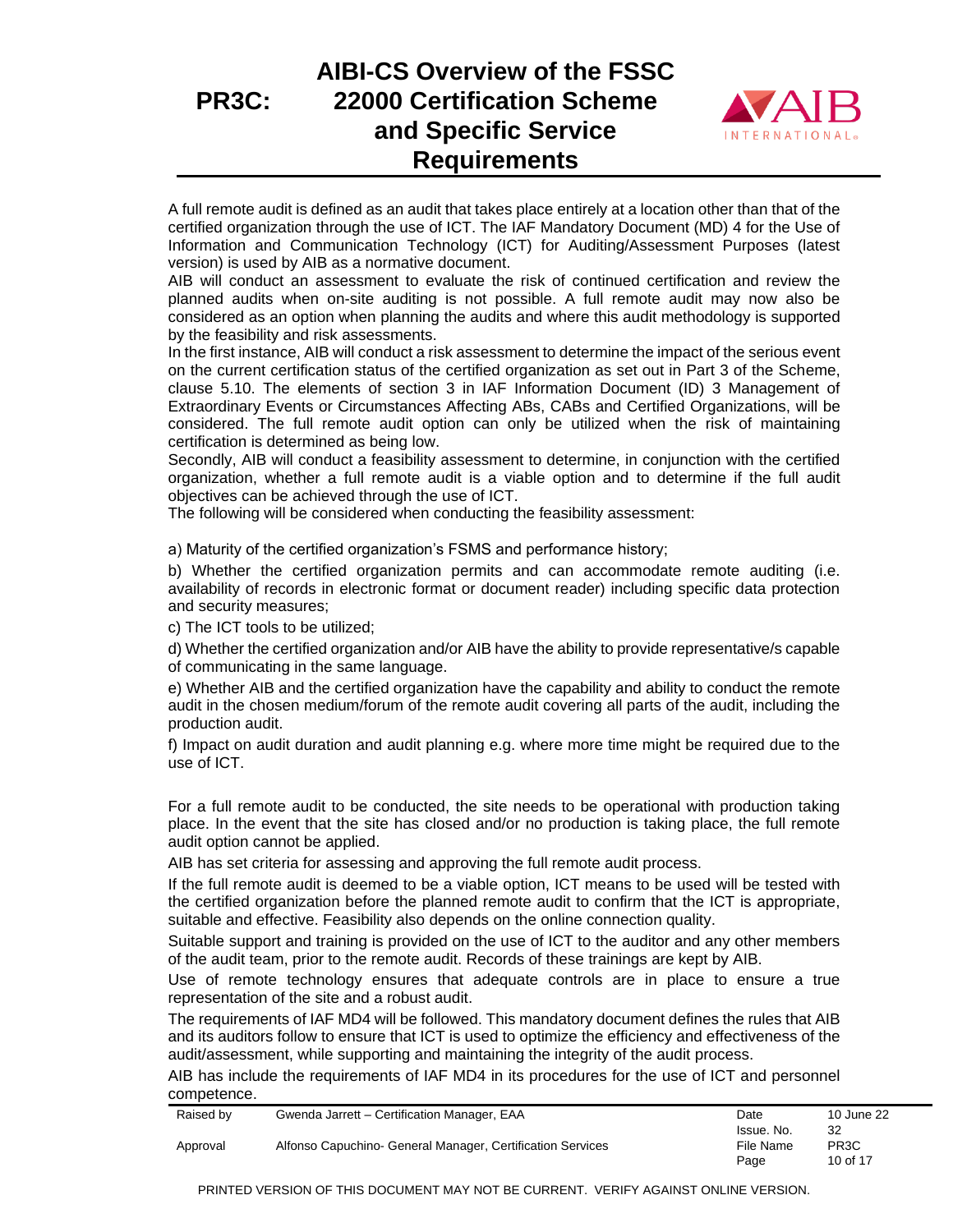

The use of ICT needs to be mutually agreed between the auditee and AIB in accordance with information and data security measures and regulations before ICT is used. Video and/or audio recordings, screenshots, and storage of evidence will also be mutually agreed and AIB will keep record of these agreements.

The remote audit will be conducted by qualified FSSC 22000 auditor/s meeting the competency requirements linked to the scope of certification as set out in the Scheme.

In all instances where ICT utilized is not functioning properly or preventing/hampering a robust audit, the audit will be aborted, and suitable follow-up actions determined in line with the audit schedule and Scheme requirements.

The full remote audit option is only applicable in the following cases when linked to a serious event: i Where the annual, announced FSSC 22000 surveillance or recertification audits are

- impacted as a result of a serious event and cannot take place on-site;
- ii Transition audits refer to Part 3, clause 5.8 of the Scheme;
- iii Where follow-up audits to close out nonconformities cannot take place this will be dependent on the nature of the nonconformity, the suitability of the ICT and AIB in all instances be able to justify the effectiveness of the methods used. Critical nonconformities require an on-site follow-up audit in all instances.
- iv To conduct a special audit based on the outcome of the serious event risk assessment.

For full remote audits, there is a need for effective planning to ensure that it effectively achieves stated objectives and minimum audit time. As a result, more time might be needed for the planning process. The total audit duration based on the calculation in Part 3 of the Scheme rules need to be met. Where rounding is applied, durations will be rounded upwards to the nearest half day taking into account that additional time might be required to conduct the remote audit.

The audit plan and the audit program will clearly reflect that the audit is conducted fully remotely and linked to a serious event, as well as indicating the different types of ICT used during the course of the audit. When compiling the audit plan for the remote audit, consideration will be given to appropriate durations and allow for more frequent breaks to enhance attention and reduce eye strain. These breaks cannot be counted towards audit time. If time is consumed on issues such as network downtime, unexpected interruptions or delays, accessibility problems or other ICT challenges, this time will not be counted as audit time.

Remote audit activities follow the same principles and format of the on-site audit activities and includes a full audit against the Scheme requirements. It is therefore likely that different types and combinations of ICT will be used during the same audit, that must be reviewed and agreed on as part of the feasibility and risk assessment and audit planning process. The full audit will be completed in a set timeframe that may be sub-divided over several days.

When it is required to make adjustments to the audit plan at the opening meeting the availability and feasibility to use ICT will also be reconfirmed. Measures to ensure confidentiality and data security will also be revised and agreed where applicable.

It is important that the ICT used is suitable to audit the on-site facilities, storage areas and manufacturing processes using streaming/live video with audio capacity through mobile or other wearable technology to allow confirmation of continued implementation of PRPs, observation of practices and processes and interviews with personnel. The site representative will need to take the camera or other video equipment (e.g. a laptop, mobile phone or tablet) into the production, storage and other areas to enable the auditor to witness, see and question any aspects and replicate an on-site facility and process walkthrough.

When using video for watching online live images it is important that the organization demonstrates veracity of images. If looking at images of a facility these can be compared with floor plans and flow

|            | 10 June 22        |
|------------|-------------------|
| Issue. No. | 32                |
| File Name  | PR <sub>3</sub> C |
| Page       | 11 of 17          |
|            | Date              |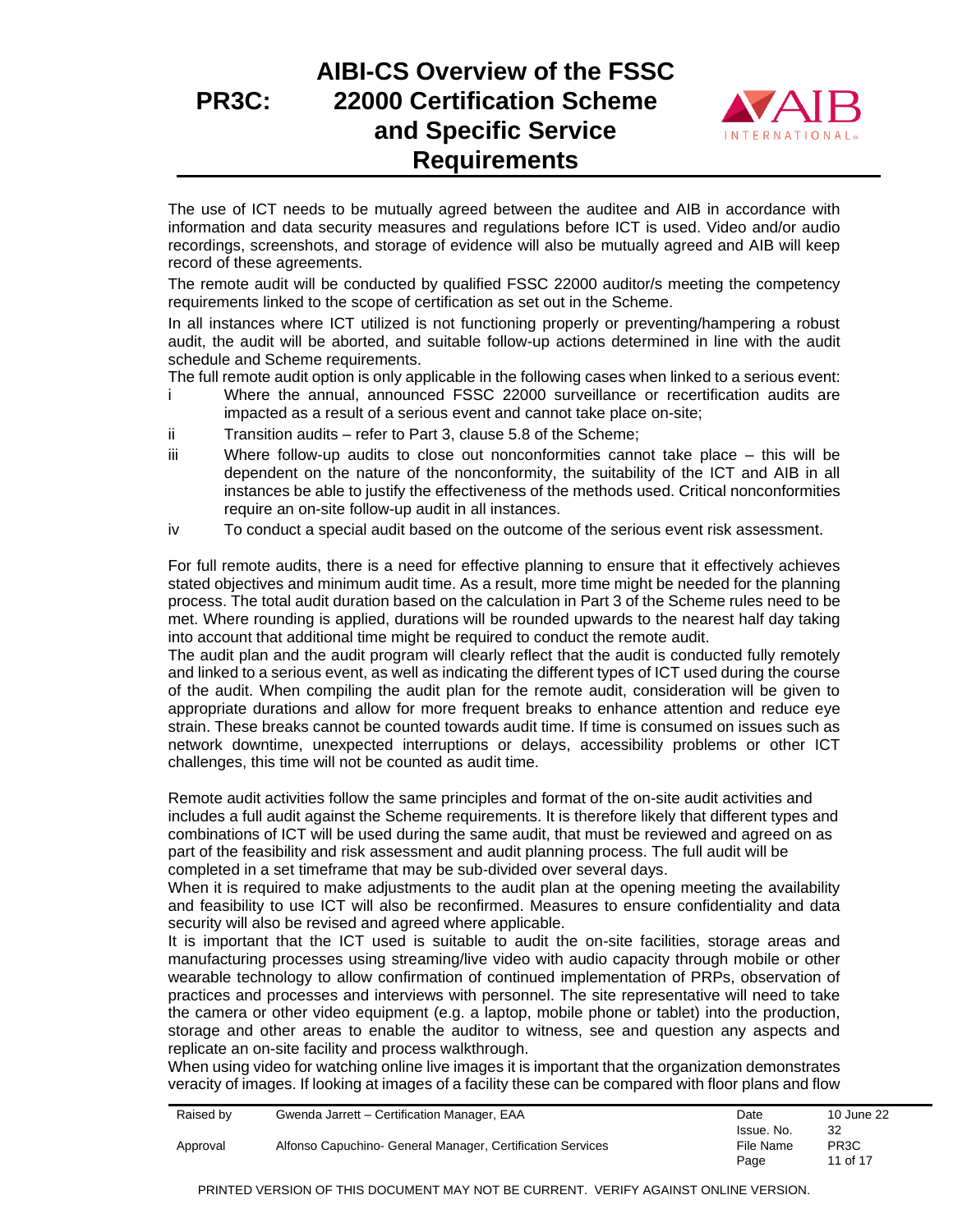# **AIBI-CS Overview of the FSSC 22000 Certification Scheme and Specific Service Requirements**



diagrams for instance. Images of a geographical site that are observed can be compared with available satellite images or information available from Geographic Information Systems (GIS). Any video or similar technology does not require recording but a record shall be kept of the duration of the live video and what was covered. This is to be recorded in the audit report.

The responsibility of the effective application of remote auditing methods for any given audit lies with AIB and the lead auditor (in terms of performing audit activities).

Remote audit activities follow the same principles of the on-site audit activities and where nonconformities are identified, these are documented, graded and addressed as defined in the Scheme requirements.

The Audit report will comply with the requirements as set out in Annex 2 of the Scheme and clearly indicate that the audit was conducted as a full remote audit. An overview will be included in the executive summary of the report providing details of the serious event and the extent to which ICT was used, including different methodologies applied. The feasibility and risk assessment conducted will be uploaded to the FSSC portal as part of the audit documentation.

It remains the responsibility of AIB to ensure a proper and robust audit process and make an informed certification decision. Where the outcome of the remote audit is to maintain (re-) certification, the certificate will be updated to reference that a Full Remote Audit was conducted. Following an on-site audit (full on-site or via the ICT Audit approach), the certificate will be updated and the reference to Full Remote Audit removed.

#### **Minimum Audit Duration**

FSSC 22000 5.1 has minimum audit durations which are to be applied to all audits for FSSC 22000 v 5.1 (initial, surveillance and recertification) are [as per ISO/TS 22003]

- a) The minimum audit duration (based on duration, number of HACCP studies, presence of management system certification and number of full-time equivalent staff) is 1 day.
- b) The minimum basis FSSC 22000 audit duration is  $1.5 2$  days depending on the FSSC additional time, however for categories C, D, I or K the minimum audit duration shall always be 2 days.
- c) The minimum audit duration for the annual audits shall always be respected.

The following exemption apply to the minimum audit duration:

- a) For organisations with a simple process, having 5 FTE or less and maximum 1 HACCP study, further reductions are allowed, but the total time shall be minimum 1 day for all types of audits.
- b) For organisations in category C, D, I or K that have simple processes, less than 20FTE and maximum 1 HACCP study, further reductions are allowed to a minimum audit duration of 1.5 days for all audit types.

Where any of the exemptions above are applied, the CB shall ensure that the audit duration allows for an effective audit, covering the full FSSC 22000 requirements.

#### **Requirements for organizations with multi-site certification (food chain category catering, transport & storage)**

| Raised by | Gwenda Jarrett - Certification Manager, EAA                | Date       | 10 June 22        |
|-----------|------------------------------------------------------------|------------|-------------------|
|           |                                                            | Issue. No. | 32                |
| Approval  | Alfonso Capuchino- General Manager, Certification Services | File Name  | PR <sub>3</sub> C |
|           |                                                            | Page       | 12 of 17          |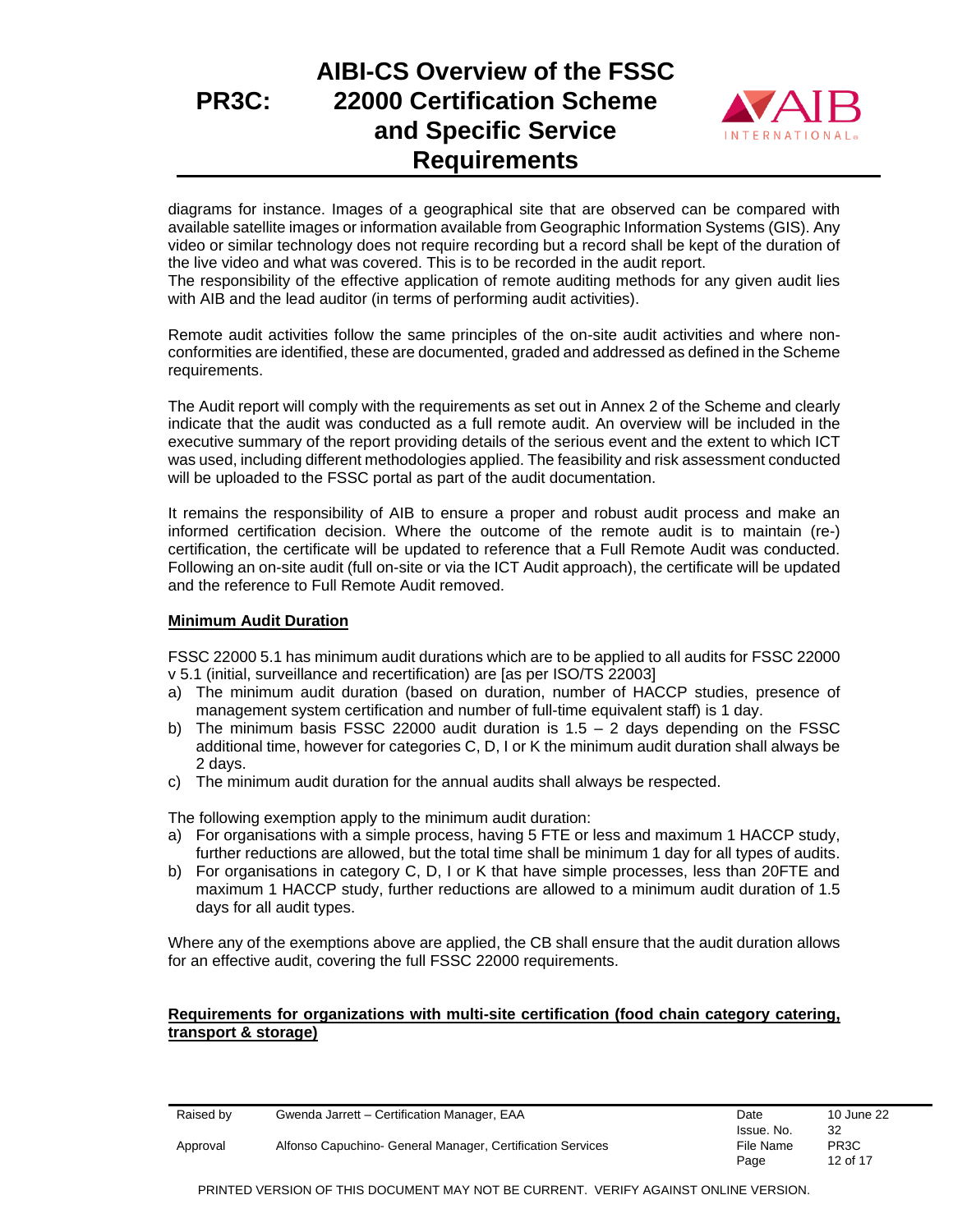

The management of the central function shall ensure that sufficient resources are available and that roles, responsibilities and requirements are clearly defined for management, internal auditors, technical personnel reviewing internal audits and other key personnel involved in the FSMS.

An internal audit procedure and program shall be established by the central function covering the management system, central function and all sites. Internal auditors shall be independent from the areas they audit and be assigned by the central function to ensure impartiality at site level.

The management system, centralised function and all sites shall be audited at least annually or more frequently based on a risk assessment.

Internal auditors shall meet at least the following requirements and this shall be assessed by AIB annually as part of the audit:

- Work experience: 2 years' full time work experience in the food industry including at least 1 year in the organization.
- Education: completion of a higher education course or in the absence of a formal course, have at least 5 years work experience in the food production or manufacturing, transport and storage, retailing, inspection or enforcement areas.
- Training:

For FSSC 22000 internal audits, the lead auditor shall have successfully completed a FSMS, QMS or FSSC 22000 Lead Auditor Course of 40 hours.

Other auditors in the internal audit team shall have successfully completed an internal auditor course of 16 hours covering audit principles, practices and techniques. The training may be provided by the qualified internal Lead Auditor or through an external training provider.

FSSC scheme training covering at least ISO 22000, the relevant prerequisite programs based on the technical specification for the sector (e.g. ISO/TS 22002-x; PAS-xyz) and the FSSC additional requirements – minimum 8 hours.

Internal audit reports shall be subject to a technical review by the central function, including addressing the non-conformities resulting from the internal audit. Technical reviewers shall be impartial, have the ability to interpret and apply the FSSC normative documents (at least ISO 22000, the relevant ISO/TS 22002-x; PAS-xyz and the FSSC additional requirements) and have knowledge of the organizations processes and systems.

Internal auditors and technical reviewers shall be subject to annual performance monitoring and calibration. Any follow-up actions identified shall be suitably actioned in a timely and appropriate manner by the Central function.

#### **Certificate suspension, withdrawal or scope reduction**

The following three (3) criteria apply:

a) AIBI-CS shall suspend a certification when there is evidence that their client is either unable or unwilling to establish and maintain conformity with Scheme requirements within the time frames applicable to the clearance of major nonconformities (14days after the last audit day to submit a corrective action plan including root cause analysis and additional 14days to provide objective evidences for the closure of Major by the implementation of the corrective action).

b) AIBI-CS shall withdraw a certification when there is evidence that their client is either unable or unwilling to establish and maintain conformity with Scheme requirements, within the timeframes applicable to the clearance of critical nonconformities (resolution of the Critical within 6 months).

| Raised by | Gwenda Jarrett - Certification Manager, EAA                | Date       | 10 June 22        |
|-----------|------------------------------------------------------------|------------|-------------------|
|           |                                                            | Issue. No. | 32                |
| Approval  | Alfonso Capuchino- General Manager, Certification Services | File Name  | PR <sub>3</sub> C |
|           |                                                            | Page       | 13 of 17          |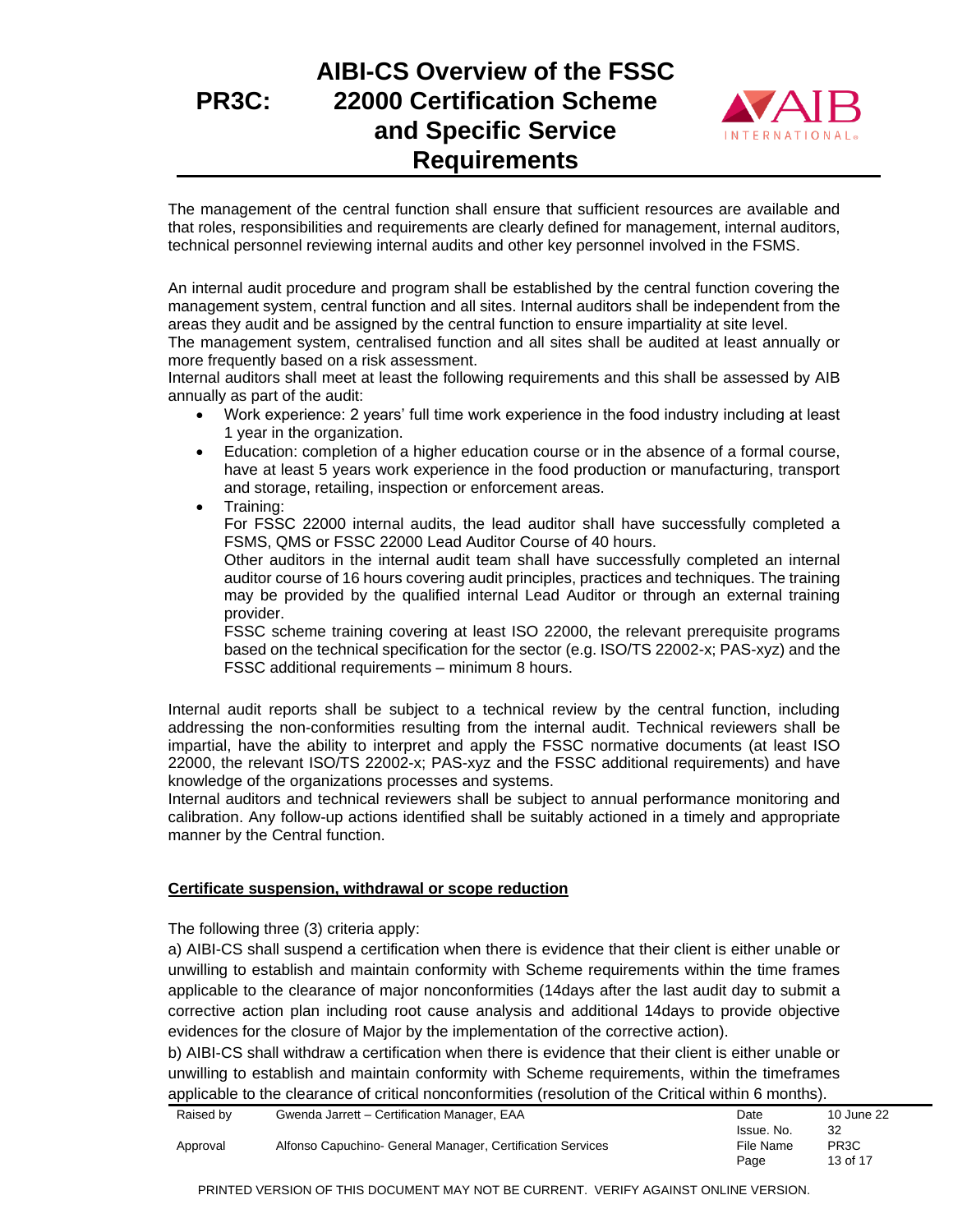# **AIBI-CS Overview of the FSSC 22000 Certification Scheme and Specific Service Requirements**



c) When AIBI-CS has evidence that their client holds a certificate whose scope exceeds their capability or capacity to meet, the certification scope will be reduced accordingly. Exclusions from scope of certification are not allowed when those activities, processes, products or services can have an influence on the food safety of the end products included in scope.

In case of withdrawal or suspension, the organizations' management system certification is invalid. AIBI-CS shall complete the following actions within 3 working days after the certification decision has been made:

a) Immediately change the status of the certified organization in the FSSC 22000 database and its own Register of Certified Organizations and shall take any other measures it deems appropriate.

b) Inform the organization in writing of the withdrawal or suspension decision within three (3) days after the last day of the audit or any other intervention and confirm the decision.

c) Ensure the organization takes steps to inform clients accordingly and to also include advertising and product labelling of applicable.

In case of scope reduction, the organizations' management system certification is invalid beyond the revised certification scope statement. AIBI-CS shall complete the following actions within 3 working days after the certification decision has been made:

a) Immediately change the scope of the certified organization in the FSSC 22000 database and its own Register of Certified Organizations and shall take any other measures it deems appropriate.

b) Inform the organization in writing of the scope change within three (3) days after the last day of the audit or any other intervention and confirm the decision.

c) Ensure the organization takes steps to inform clients accordingly to include advertising and product labelling.

In the event that that the organization is either unable or unwilling to inform their clients themselves, AIBI-CS shall take appropriate steps to protect the integrity of its own Food Safety Management System certification service by using direct mail or advertising for example.

Whenever there is a change to the certification status of an organization certified by AIBI-CS and included in the FSSC Register of Certified Organizations, AIBI-CS will inform the Foundation within 3 working days for any certificate suspension or withdrawal or restoration of a suspended or withdrawn certificate.

#### **Documentation and Supplementary Action**

The evaluation report and associated documents shall be stored safely and securely for a period of six years by the Client (applicant/supplier) and AIBI-CS.

#### **Appeals and Complaints**

AIBI-CS will formally reply within 10 working days from the day of receipt. A person independent from the certification decision will handle and the result of the investigation/outcome will be finalised within 30 working days. In the event of an unsuccessful result, the supplier will be charged for conducting the investigation.

### **Changes in the Certification Scheme**

| Raised by | Gwenda Jarrett - Certification Manager, EAA                | Date                            | 10 June 22                          |
|-----------|------------------------------------------------------------|---------------------------------|-------------------------------------|
| Approval  | Alfonso Capuchino- General Manager, Certification Services | Issue. No.<br>File Name<br>Page | 32<br>PR <sub>3</sub> C<br>14 of 17 |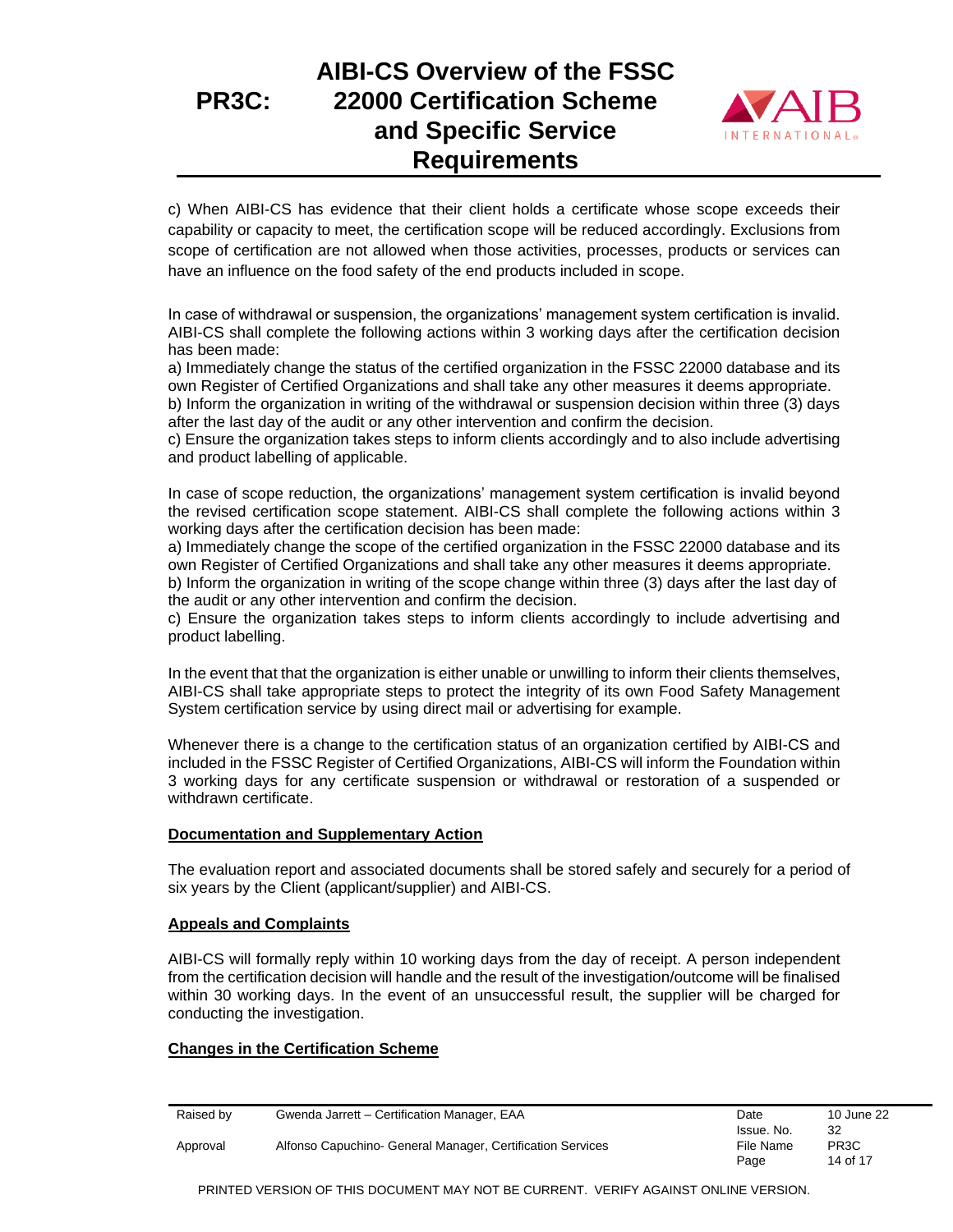# **AIBI-CS Overview of the FSSC 22000 Certification Scheme and Specific Service Requirements**



New information or changes with regards to the requirements in the FSSC 22000 scheme will be communicated by AIBI-CS to those parties involved, such as certificate holders and auditors (auditors and experts), within a period of one month from publication.

### **Exceptions to Confidentiality Requirements**

Clients are aware that the certification rules established by the Foundation oblige AIBI-CS to provide the Foundation itself with information concerning the company, the certification process and the certification status, and that this is an exception to the confidentiality clause described by AIBI-CS in document PR4 Rules for Certification and Use AIBI-CS Logos. Moreover, at the request of food safety authorities or GFSI, information related to the certification and auditing process will be shared.

Therefore, the client irrevocability authorizes AIBI-CS to communicate the results of the audits and any consequent action carried out according to FSSC 22000 to the Foundation, including the audit summary report, and the list of non-conformities and observations. This data will be inserted in the Foundation's on-line data base.

In particular it is recognized and clearly understood that the Foundation's on-line data base provides public access to the following basic details of a supplier's FSSC 22000 Certification status:

- name and location of the certified organization
- scope of the certification
- Identification number of the certificate
- date of the initial certification (Stage 2)
- expiry date of the certificate
- in case of suspension or withdrawal; the date of suspension or withdrawal.

#### **Serious Events**

The client shall inform AIBI-CS about serious events that impact food safety and / or the integrity of the certification and the organization's entry in the FSSC 22000 Register of Certified organizations.

The client shall report serious events to AIBI-CS immediately and these include at a minimum:

- legal proceedings, prosecutions and the outcomes of these related to food safety or legality,
- public food safety events (such as e.g. public recalls, calamities, etc.)
- extraordinary events which pose major threats to food safety or certification integrity such as war, strike, riot, political instability, geopolitical tension, terrorism, crime, pandemic, flood, earthquake, malicious computer hacking, other natural or man-made disasters.

AIBI-CS in turn will take appropriate steps to assess the situation and will take any appropriate action including additional verification activities. These activities may have implications for the certified status of the organization.

### **Product Recall**

Clients shall notify AIBI-CS thru e-mail [\(gfsi@aibinternational.com\)](mailto:gfsi@aibinternational.com) immediately and no more than 3 business days if they become aware of legal proceedings with respect to product safety or legality,

| Raised by | Gwenda Jarrett - Certification Manager, EAA                | Date       | 10 June 22        |
|-----------|------------------------------------------------------------|------------|-------------------|
|           |                                                            | Issue. No. | 32                |
| Approval  | Alfonso Capuchino- General Manager, Certification Services | File Name  | PR <sub>3</sub> C |
|           |                                                            | Page       | 15 of 17          |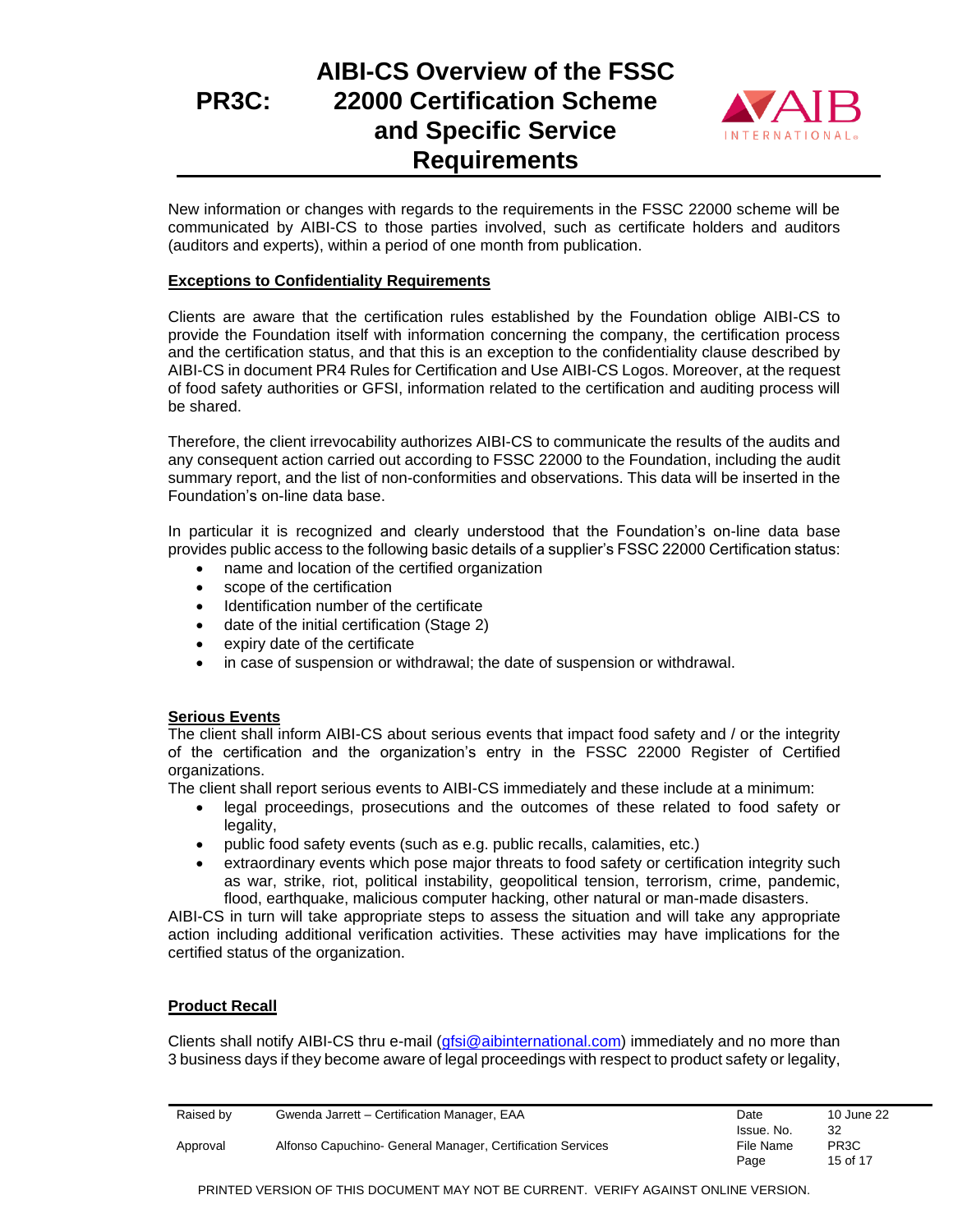

in the event of a product withdrawal or recall (Class I, II, or III) or actions related to product safety or legality including, but not limited to:

- Boil water advisory
- Receipt of a raw material that is under recall (a reportable food under Reportable Food Registry.)
- Major threats to business continuity such as an earthquake, fire, flood, tsunami, force majeure that would require implementation of the Crisis Management Program related to quarantining products, equipment, production areas, or product storage areas. In this case, notification as soon as possible is required.

Formal written confirmation shall be kept at affected sites.

AIBI-CS will assess the situation and the implications for the certification, including further investigation, conduct an un-scheduled audit or Certificate withdrawal.

### **Data Ownership**

Certified organizations are the owners of an audit report, whilst AIB-CS is responsible for the report data. Certified organizations are the certificate holders, not the owners. AIB-CS is the data owner of the certificate data.

AIB-CS implements a data quality control process that provides assurance for CB Portal Data Quality. The quality parameters include the following as a minimum:

a) Completeness: All the mandatory data has been registered in the Portal;

b) Timeliness: All the data has been registered in the Portal within the required timelines;

c) Validity: The registered data values meet the Scheme requirements;

d) Accuracy: The data is a true representation of the actual facts relating to the complete audit and the certification process;

e) Consistency: The registered data in the Portal is a true representation of the data stored in AIB-CS internal system(s).

When requested by the certified organization, AIB-CS shall actively provide the Certified Organization access to the associated Organization Profile, Audit and Certification data registered in the CB Portal using the available functionality. AIB-CS shall ensure that Certified Organization access is only granted to authorised individual(s).

#### **Scheme Certification Marks**

Clients must comply with the certification scheme relating to the use of their marks of conformity and on information related to the product. Clients certified to the FSSC Scheme must follow the requirements detailed in FSSC22000 Parts 2 & 3: Requirements for certification and certification process, Version 5.1 Nob 2020

#### **FSSC 22000 Fee Payment**

AIBI-CS will collect, on behalf of the Foundation, the Administration Fee established by the Foundation itself. The fee is due irrespective of certification status. At the date of issue of this document, the Foundation's Administration Fee is 150 € per year.

| Raised by | Gwenda Jarrett - Certification Manager, EAA                | Date       | 10 June 22        |
|-----------|------------------------------------------------------------|------------|-------------------|
|           |                                                            | Issue. No. | 32                |
| Approval  | Alfonso Capuchino- General Manager, Certification Services | File Name  | PR <sub>3</sub> C |
|           |                                                            | Page       | 16 of 17          |